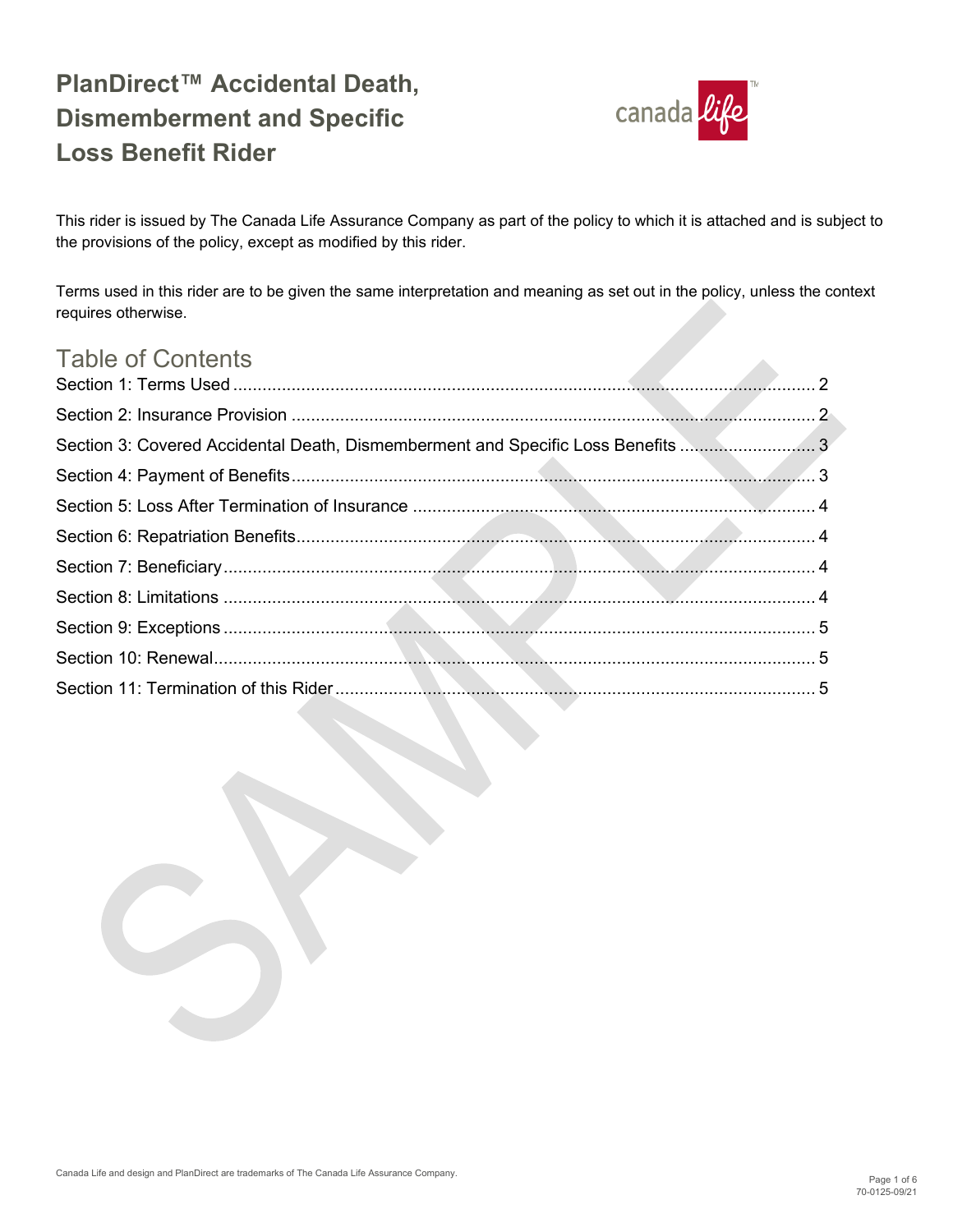

### <span id="page-1-0"></span>Section 1: Terms Used

#### Covered Accidental Death, Dismemberment and Specific Loss Benefits means those

accidental death, dismemberment and specific loss benefits covered by this rider and set out in Section 3.

Covered Loss means a specific loss set out in Section 3 that:

- occurs as a direct result of the Injury, independent of all other causes;
- occurs within 365 days after the date on which the Injury is sustained; and
- in the case of loss of use, is continuous for 365 days after the date on which the Injury is sustained.

#### Loss by Dismemberment means:

- for hands and feet, complete severance through or above the wrist or ankle joints;
- for arms and legs, complete severance through or above the elbow or knee joints;
- for thumb and big toe, complete severance of one entire phalange; and
- for fingers and other toes, complete severance of two entire phalanges.

Loss of Sight, Speech, or Hearing means total and irrecoverable loss beyond correction by surgical or other means.

LOSS Of USE means total and irrecoverable loss of the ability to perform each and every action the arm, leg, or hand was able to perform before the date the Injury was sustained, beyond correction by surgical or other means.

#### <span id="page-1-1"></span>Section 2: Insurance Provision

For benefits to be payable, Covered Accidental Death, Dismemberment and Specific Loss Benefits must be provided as a result of an Injury to an *Insured*.

Payment is subject to the limitations and exceptions set out in the policy and this rider.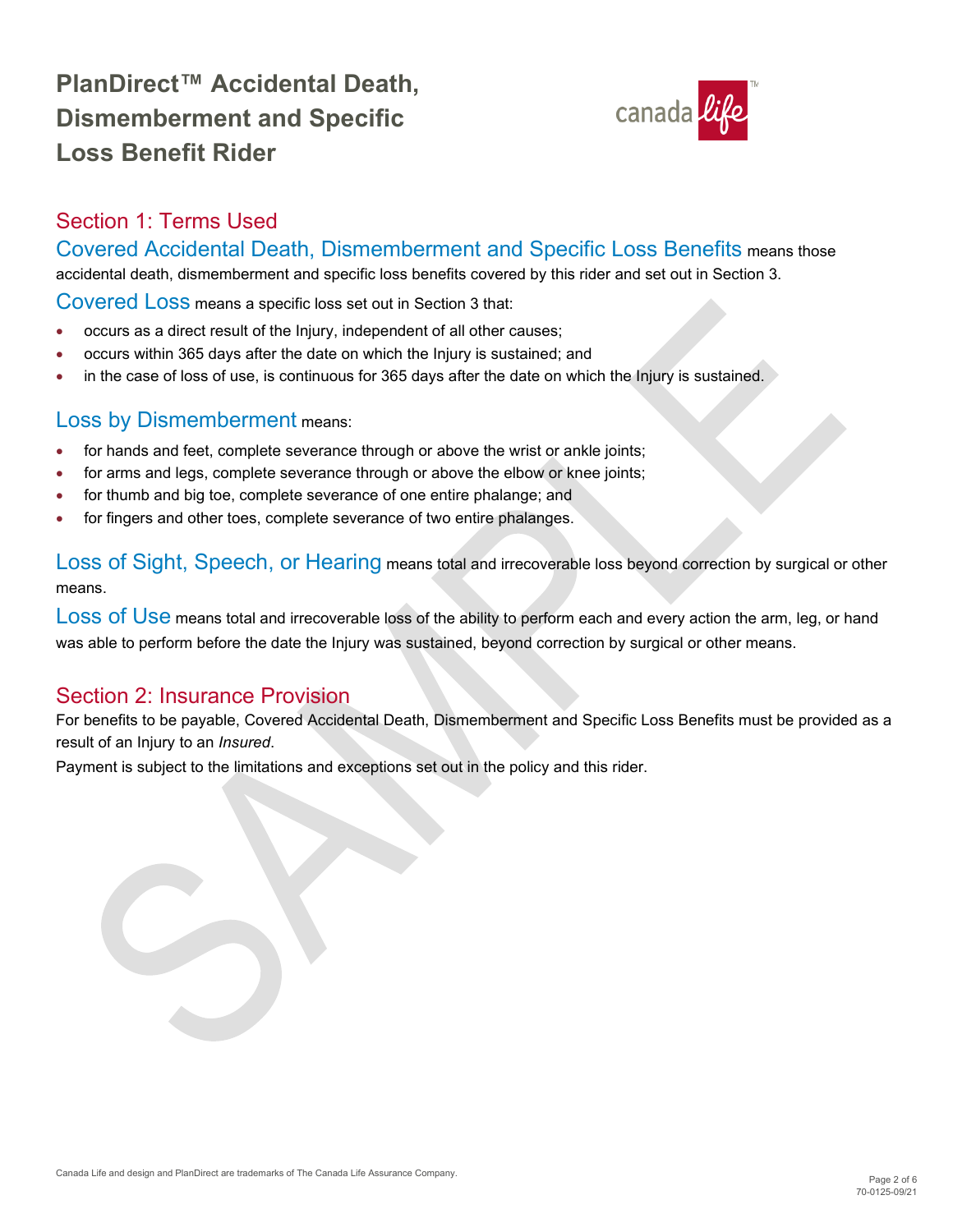

### <span id="page-2-0"></span>Section 3: Covered Accidental Death, Dismemberment and Specific Loss Benefits Table of Benefits

| <b>Specific Loss</b>            | <b>Amount Payable</b>                                     |
|---------------------------------|-----------------------------------------------------------|
| For loss of:                    |                                                           |
| $L$ ife                         | the Maximum Benefit Amount                                |
| <b>Both hands</b>               | the Maximum Benefit Amount                                |
| Both feet                       | the Maximum Benefit Amount                                |
| Sight of both eyes              | the Maximum Benefit Amount                                |
| One hand and one foot           | the Maximum Benefit Amount                                |
| One hand and sight of one eye   | the Maximum Benefit Amount                                |
| One foot and sight of one eye   | the Maximum Benefit Amount                                |
| Speech and hearing in both ears | the Maximum Benefit Amount                                |
| One arm                         | 3/4 of the Maximum Benefit Amount                         |
| One leg                         | <sup>3</sup> / <sub>4</sub> of the Maximum Benefit Amount |
| One hand                        | 1/2 of the Maximum Benefit Amount                         |
| One foot                        | 1/2 of the Maximum Benefit Amount                         |
| Sight of one eye                | 1/2 of the Maximum Benefit Amount                         |
| Speech                          | 1/2 of the Maximum Benefit Amount                         |
| Hearing in both ears            | 1/2 of the Maximum Benefit Amount                         |
| Thumb and index finger          | $\frac{1}{4}$ of the Maximum Benefit Amount               |
| Four fingers on one hand        | 1/4 of the Maximum Benefit Amount                         |
| All toes of one foot            | 1/8 of the Maximum Benefit Amount                         |
|                                 |                                                           |
| For loss of use of:             |                                                           |
| Both arms                       | the Maximum Benefit Amount                                |
| <b>Both legs</b>                | the Maximum Benefit Amount                                |
| Both hands                      | the Maximum Benefit Amount                                |
| One arm and one leg             | the Maximum Benefit Amount                                |
| One hand and one leg            | the Maximum Benefit Amount                                |
| One arm                         | <sup>3</sup> / <sub>4</sub> of the Maximum Benefit Amount |
| One leg                         | 3/4 of the Maximum Benefit Amount                         |
| One hand                        | 1/2 of the Maximum Benefit Amount                         |
|                                 |                                                           |

### <span id="page-2-1"></span>Section 4: Payment of Benefits

If an *Insured* sustains an Injury that occurs while this rider is in force and the Injury results in a Covered Loss, Canada Life will pay a lump sum benefit to the *Owner* or, in the case of the *Owner's* death, to the *Owner's* beneficiary.

The *Maximum Benefit Amount* is shown on the *Policy Specifications* in the *Optional Benefit Riders* section for the Accidental Death, Dismemberment and Specific Loss Benefit rider. The benefit for a specific loss set out in the *Table of Benefits* in this rider is the *Maximum Benefit Amount*, or the applicable portion of the *Maximum Benefit Amount*, shown for that specific loss.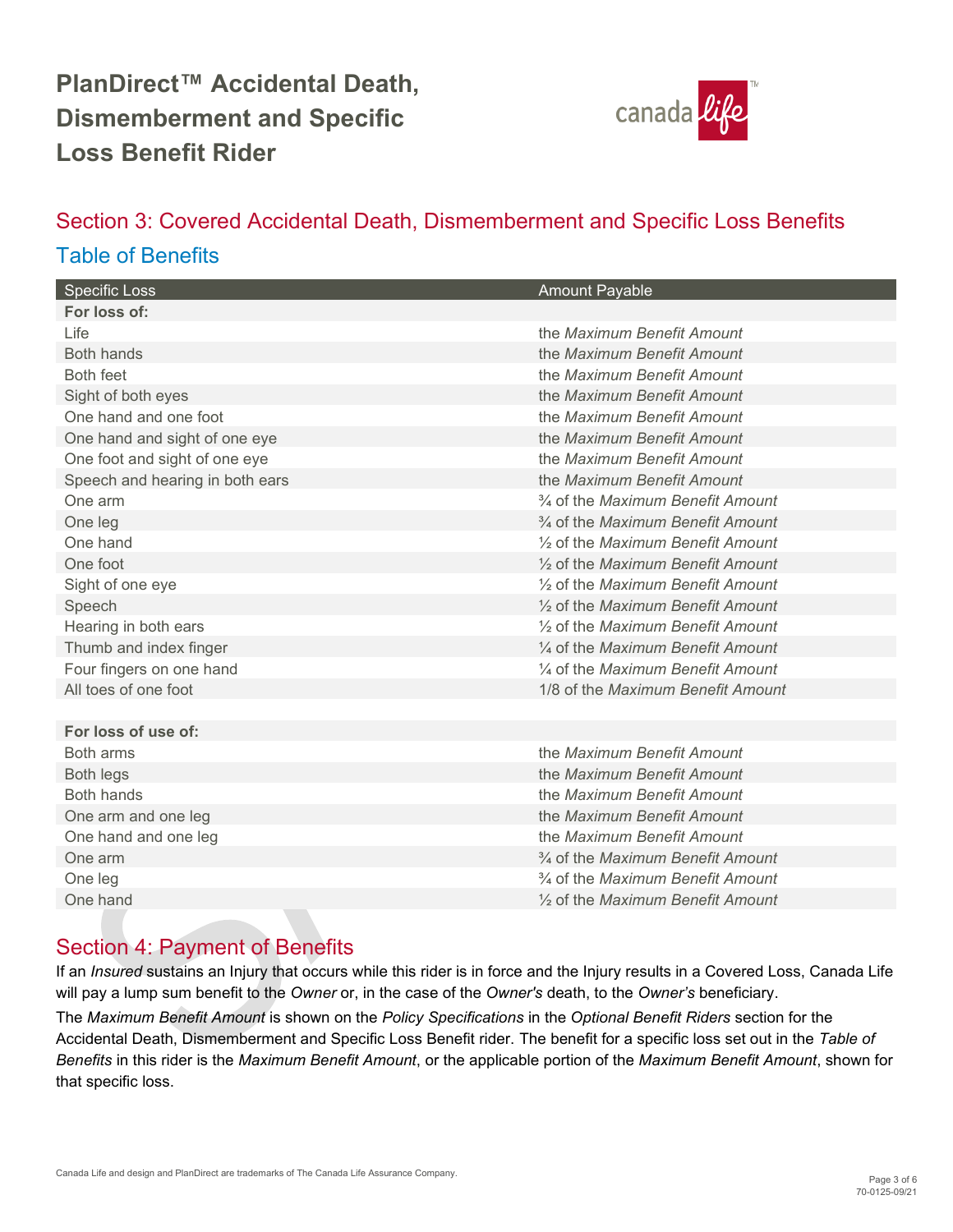

#### <span id="page-3-0"></span>Section 5: Loss After Termination of Insurance

Covered Accidental Death, Dismemberment and Specific Loss Benefits are payable for a Covered Loss suffered after termination of this rider as long as the Injury was sustained while this rider was in force.

#### <span id="page-3-1"></span>Section 6: Repatriation Benefits

If benefits are payable under this rider for loss of life of an *Insured which occurred at least 150* kilometres from the *Insured's* place of residence, Canada Life will pay for preparation of the body and its transportation to the place of burial or cremation. For greater certainty, no benefit is payable for funeral expenses.

#### <span id="page-3-2"></span>Section 7: Beneficiary

An *Owner* has the right to name a beneficiary. The *Owner* may make the designation of the beneficiary at any time, where permitted by law.

If the beneficiary dies before the *Owner* or if the *Owner* has not named a beneficiary, payment will be made to the *Owner's* estate.

The *Owner* is the beneficiary of benefits payable for *Insureds* other than the *Owner*.

### <span id="page-3-3"></span>Section 8: Limitations

#### General Limitations

In respect to more than one specific loss resulting from any one accident, no more than the *Maximum Benefit Amount* will be paid.

No benefits will be paid for Loss of Use if benefits for Loss by Dismemberment of the same arm, leg, or hand are paid or payable as a result of the same accident.

### Surgical Reattachment

If a dismembered part is surgically reattached, regardless of the use regained, the benefits payable are limited to 50 per cent of the amount payable for the specific loss, as shown in the *Table of Benefits* in this rider. The balance of the benefit for Loss by Dismemberment is payable if the reattachment fails and the reattached part is removed within 365 days after the reattachment was performed.

### Repatriation Benefit

For preparation and transportation of an *Insured's body to the place of burial or cremation, benefits payable* are limited to the actual expense incurred reduced by any amount paid for the similar expenses under the Emergency Travel Medical Rider, if in force under the policy. Benefits payable under Section 6 – Repatriation Benefits provision are limited to \$2,500.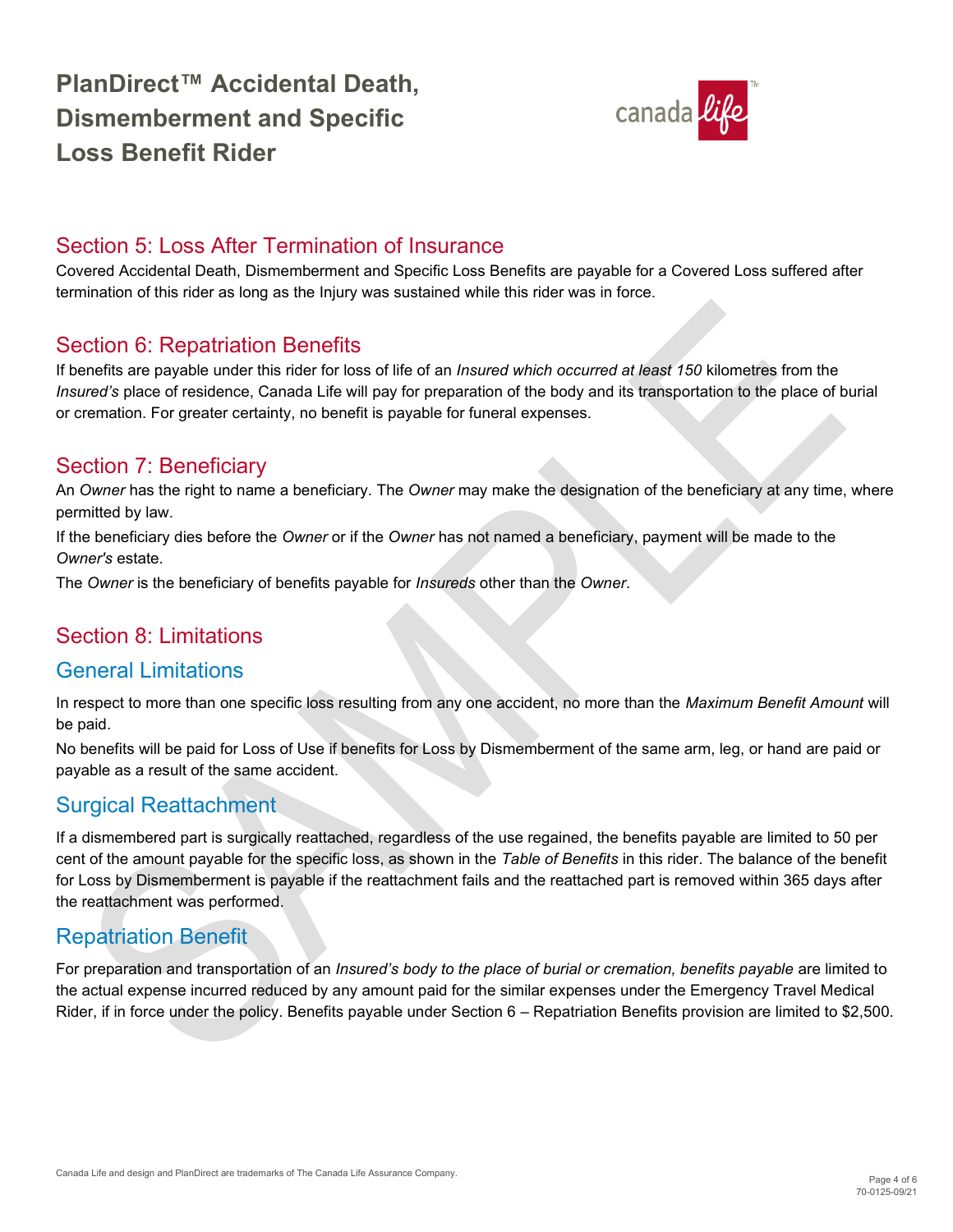

### <span id="page-4-0"></span>Section 9: Exceptions

No benefits will be paid for a specific loss resulting directly or indirectly from the following:

- viral or bacterial infections, except pyogenic infections occurring through the Injury for which loss is being claimed;
- a Sickness:
- medical or surgical treatment, except surgical reattachment;
- service, including part-time or temporary service in the Armed Forces of any country;
- inhaling any gas or fumes, whether voluntarily or otherwise;
- the use of any drug, poisonous substance, intoxicant or narcotic, unless prescribed for the *Insured* by a Physician and taken by the *Insured* in accordance with directions given by the Physician;
- the *Insured's* professional participation in athletics;
- the *Insured's* participation in a hazardous sport such as mountaineering, sky diving, parachuting, skin or scuba diving, motorized vehicle racing or horse racing; and
- the *Insured* operating, riding in or descending from any kind of aircraft, if the *Insured* is acting in any capacity other than as a fare-paying passenger on a regularly scheduled or chartered flight of a commercial airline.

### <span id="page-4-1"></span>Section 10: Renewal

If your policy is renewed in accordance with the Term of Insurance and Renewability section, this rider will also be renewed on the *Annual Renewal Date*.

### <span id="page-4-2"></span>Section 11: Termination of this Rider

This rider terminates, except as provided under Section 5: Loss after Termination of Insurance, on the earlier of:

- the date the policy terminates;
- the last day of the month in which the *Owner* reaches age 71; or
- the next *Annual Renewal Date* following the date on which Canada Life receives a Written Request from the *Owner* to terminate this rider. Such Written Request must be received by Canada Life at least 30 days before the *Annual Renewal Date*.

Coverage for an *Insured* other than the *Owner* will terminate except as provided under Section 5: Loss after Termination of Insurance provision, on the earlier of:

- the date the policy or this rider terminates;
- the date coverage for the *Insured* terminates under the policy; or
- the last day of the month in which the *Insured* reaches age 71.